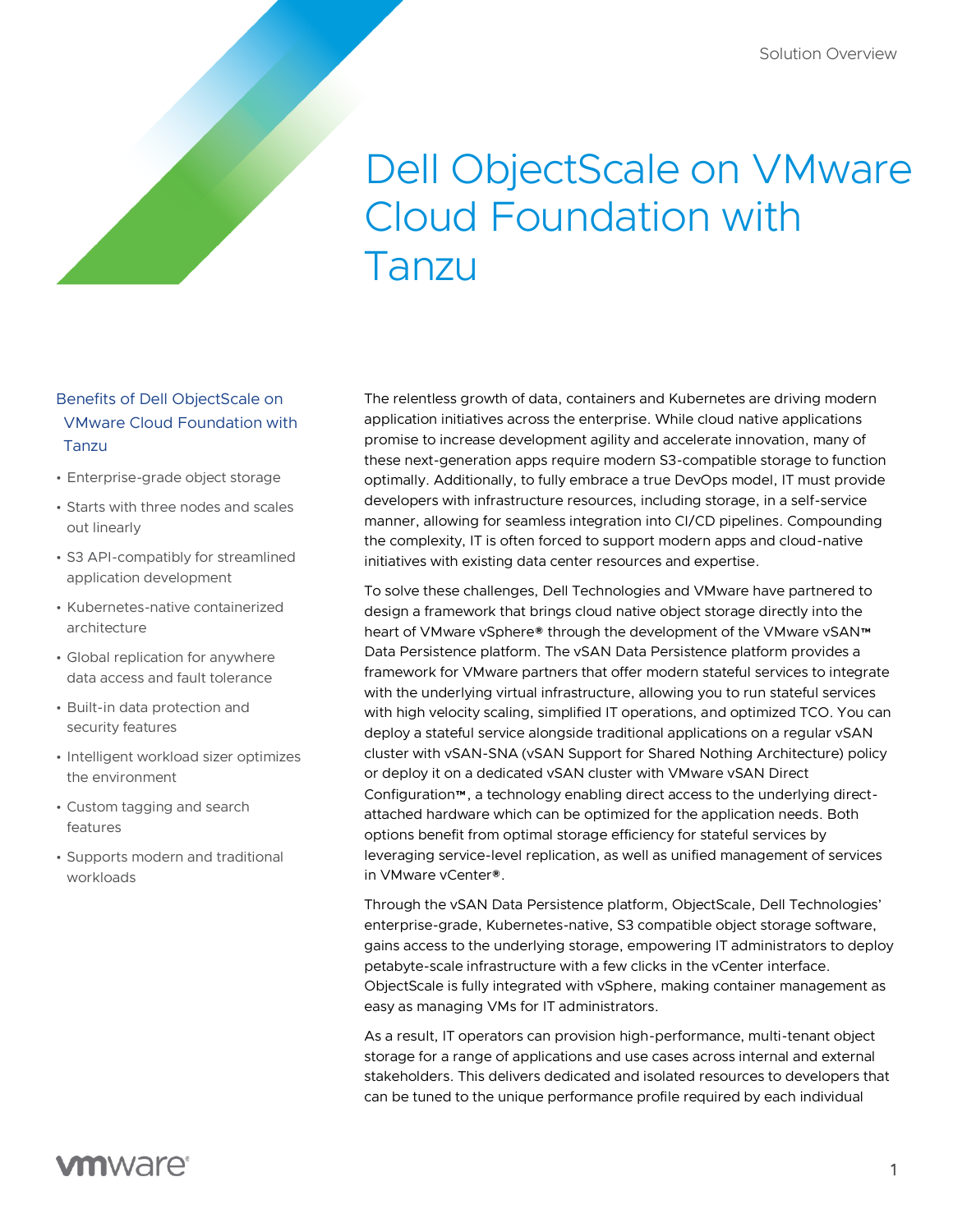workload. This is all made possible due to ObjectScale's microservices-based architecture, which enables each service to be scaled independently, ultimately allowing operators to "right size" every environment. With ObjectScale, you can unlock the potential of unstructured data and accelerate the path to digital transformation.

## Solution Architecture



## Key Benefits

#### Enterprise-grade object storage

Built with a scale-out architecture, ObjectScale clusters expand from a few terabytes to petabytes and beyond without limits on the number of object stores, buckets or objects stored. Clusters start as small as three nodes and scale out linearly. ObjectScale Replication enables objects to be replicated anywhere you have an ObjectScale footprint, from the edge to a core data center. By replicating data across the environment, you can protect workloads from outages and share data with teams anywhere in the world. ObjectScale also features enterprise security and data protection capabilities including D@RE, erasure coding, versioning, resource isolation, IAM, WORM features and more. It's technology you can trust from the enterprise leader in storage.

#### Simplified operations

ObjectScale's integration with the vSAN Data Persistence platform enables you to support modern application initiatives and workflows using the same VMware tools you know. By running ObjectScale in your VMware data center, you can control shadow IT while freeing developers to support CI/CD processes and agile methodologies in a self-service manner via Kubernetes APIs. IT operators can provision persistent cloud-scale object storage for modern stateful applications and extend Storage Policy-Based Management (SPBM) from VM volumes to container volumes, allowing for a consistent management approach. With ObjectScale, it's easy to manage all your data with low overhead through a familiar vCenter UI.

#### Powers modern apps

**vm**ware<sup>®</sup>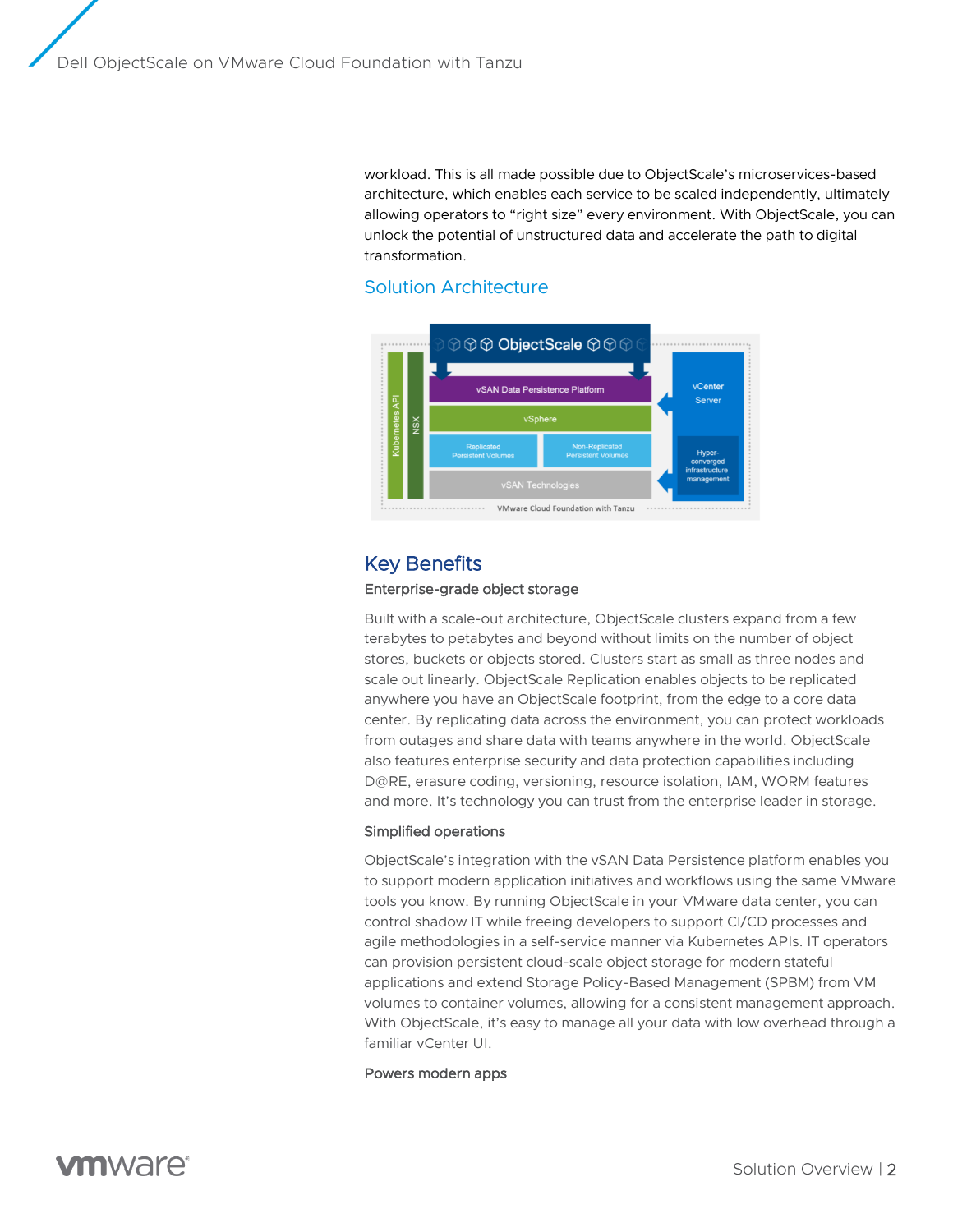S3 compatibility provides developers with a familiar set of APIs from which they can modernize existing workloads and design the next generation of enterprise applications. ObjectScale delivers on the latest S3 capabilities with ObjectScale Lock, IAM, Select, Event Notifications and ObjectScale Replication, enabling workloads previously built for the cloud to run seamlessly in your data center. ObjectScale is the ideal data store for emerging workloads including big data analytics, IoT storage, media content delivery, artificial intelligence and machine learning due to its performance, scalability, flexibility and ease of use. ObjectScale also serves as a cost-effective secondary storage tier, freeing up expensive primary storage and supporting traditional workloads like backups, long-term retention and tape replacement.

## Primary Use Cases

Cloud-native web & mobile applications: ObjectScale is purpose-built for cloudnative applications. Featuring rich S3 compatibility for data access and Kubernetes APIs for container management, developers can integrate object stores into their CI/CD pipelines in a familiar, self-service manner, accelerating application development. Capable of scaling without limits, you can easily keep pace with data growth as applications expand in scope. ObjectScale Replication capabilities enable data to be distributed across any number of sites to promote fault tolerance and low-latency access.

Dev / Test: ObjectScale serves as the ideal sandbox for modern application development that requires S3. With automated provisioning and an integrated workload sizer, it's easy to deploy object stores and buckets. Multi-tenancy provides resource isolation while identity and access management (IAM) policies enable secure data access. Using ObjectScale, you can stand up scratch object stores in minutes, decommission them when no longer needed, or push them to production with a few simple clicks. Easily share data across development teams for greater collaboration and productivity.

Consolidated data lake: Store sensor telemetry, machine-generated logs and application data in an infinitely scalable, centralized data lake with ObjectScale. Deployable on all-flash or capacity-optimized media, you can choose the performance profile that best fits your workloads. Federate multiple sites together to eliminate data silos and provide anywhere access to data from edge to core. Tag objects to enhance analysis and make data more discoverable. Power data lake engines and analytics platforms from the likes of Cloudera, Dremio and Vertica.

AI & ML: ObjectScale delivers performance at scale to support next-gen machine learning and artificial intelligence workloads, the next frontier for object storage. ObjectScale delivers datasets at high transfer rates to the most demanding CPU and GPU servers, exposing AI training algorithms to more data without introducing the complexity of HPC storage. Clusters can be scaled-out with ease to enhance performance and capacity linearly. Additionally, object tagging provides inference models with richer datasets from which to make smarter predictions.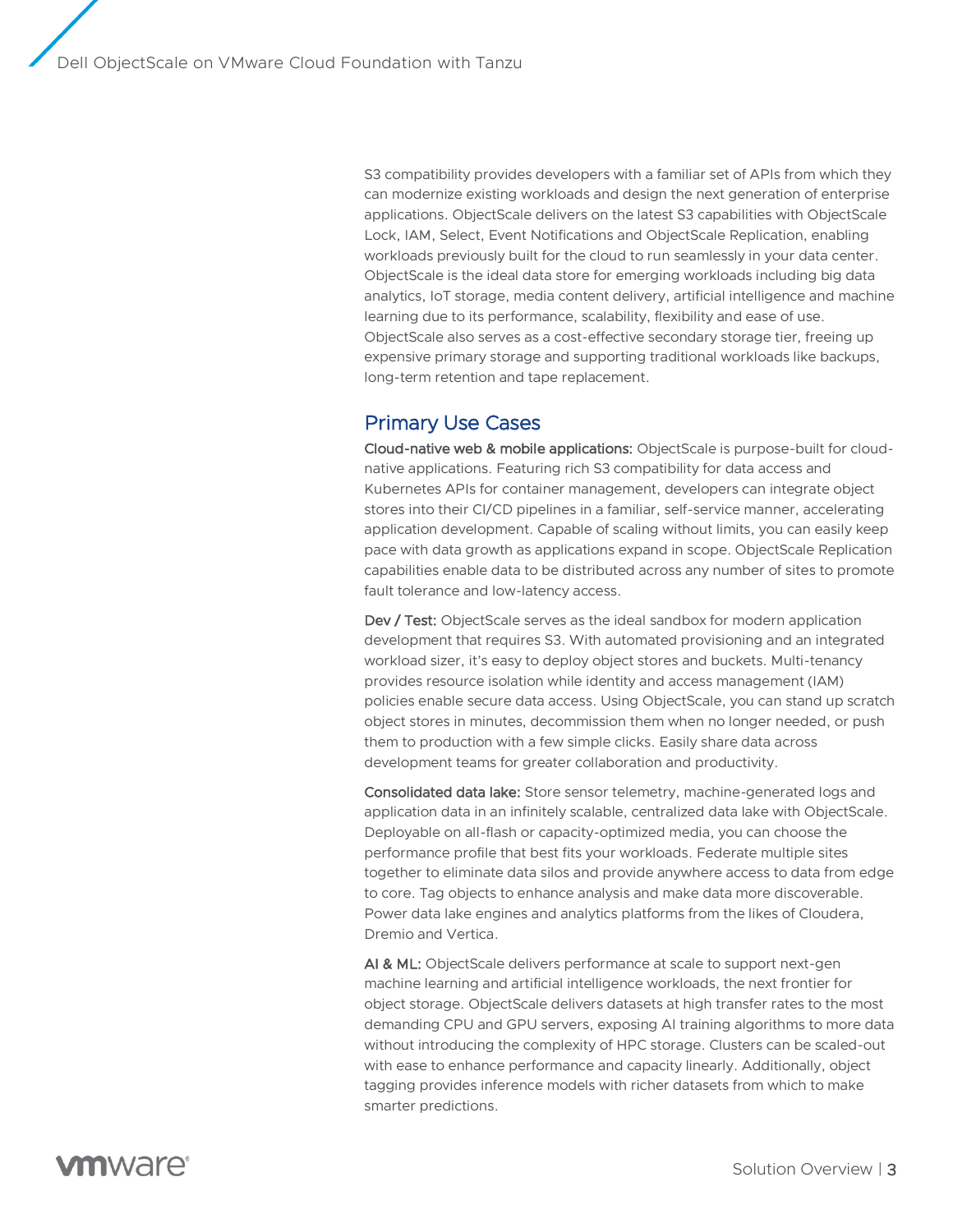Analytics: Execute lightning-fast queries on a performant ObjectScale data lake to generate operational insights at the speed your business demands. With the ability to deploy on NVMe-based, all-flash drives, storage performance is no longer a bottleneck. Custom tags add additional context to data for greater discoverability and faster results. S3a enables Hadoop workloads to directly read and write data to ObjectScale, replacing the need for complex HDFS cluster management.

Backup & recovery: ObjectScale is a TCO-optimized S3 backup target. Featuring ObjectScale Lock for data immutability, data-at-rest-encryption (D@RE), global replication and erasure coding protection schemes, ObjectScale safeguards data from ransomware attacks and ensures resiliency from node or disk failures. With ObjectScale, everything from VMs to Office 365 backups are secure and available. It's business continuity at scale.

Enhancing Dell VxRail: ObjectScale enhances your Dell VxRail hyper-converged infrastructure with S3-compatible, cloud-native object storage capable of supporting workloads ranging from high performance analytics to long-term archives. ObjectScale is enabled by the VMware vSAN Data Persistence platform to support stateful sets and can be provisioned directly from the vCenter interface. Because VxRail is integrated, optimized, tested, and validated to run VMware's stack, you can now support modern application development initiatives without having to procure additional infrastructure.

## Core Component Introduction

### Dell ObjectScale

Dell ObjectScale delivers S3 compatible, globally scalable, enterprise-grade object storage from the industry leader, Dell Technologies. Integration with VMware Cloud Foundation with Tanzu provides developers with the freedom to provision and scale high performance object storage via Kubernetes APIs while ensuring exceptional simplicity, manageability and reliability for IT. With ObjectScale support cloud-native, AI/ML, analytics and long-term retention workloads at scale.

## VMware Cloud Foundation with Tanzu

VMware Cloud Foundation with Tanzu is the best way to deploy Kubernetes at scale. VMware Cloud Foundation is a ubiquitous hybrid cloud platform for both traditional enterprise apps and modern apps, providing a complete set of secure software-defined services for compute, storage, network security, Kubernetes management, and cloud management. VMware Cloud Foundation with Tanzu automates full-stack deployment and operation of Kubernetes clusters through integration with VMware Tanzu Kubernetes Grid.

#### VMware vSAN

vSAN is a key component in VMware Cloud Foundation. vSAN is the market leader in hyperconverged Infrastructure (HCI), enables low cost and highperformance next generation HCI solutions, converges traditional IT